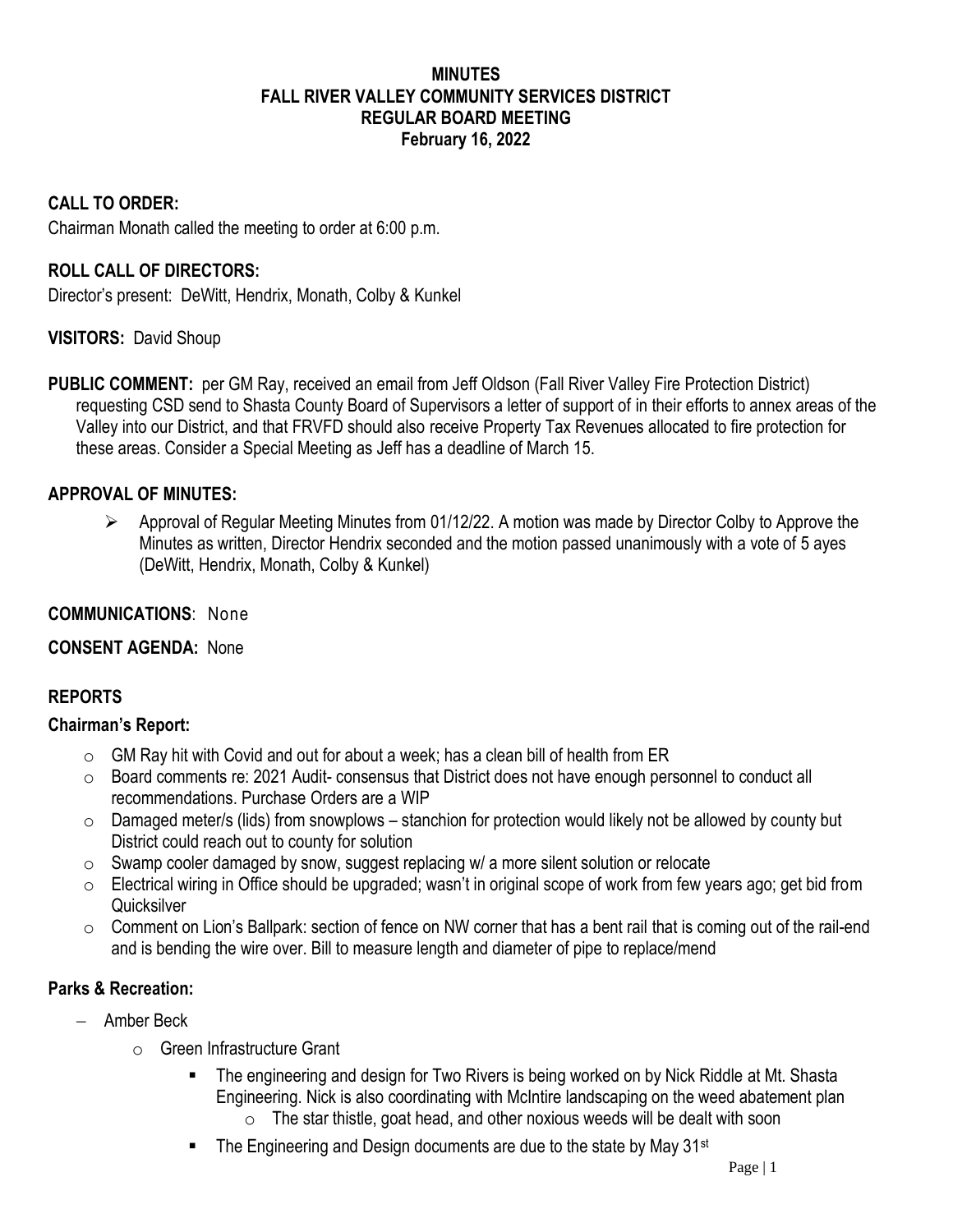- o OGALS Per Capita Grant
	- The contract for this grant has been signed by both parties
	- The total grant is \$177,952 and will build a pavilion and supporting elements
	- The project performance period ends June 30, 2024, so we have time to get this built
- o Shasta Land Trust
	- They came to do their walkthrough a few months ago and had an area of concern on the west side; trash and tree debris
		- $\circ$  Because of the weather and the long-lasting snow, ice, and mud on that side of the park, this issue has not been investigated yet. Plan to get over there this week to deal with any issues and take photos for them

### ❖ Fall River Lake Trail

- $\circ$  Lomakatsi, the Ajumawi Band representatives, and Issi Wah Eco Restoration will continue working on the trail in the next couple weeks
	- The Stewardship Council is submitting the budget modification to their board
		- $\circ$  Ginger Mike and her crew will complete the trail with wood chips and gravel, where needed.
			- ❖ *Amber spoke w/Ginger w/Ajumawi Band on Sunday - they received a donation of wood chips that would finish out the trail and possibly also cover the trail on Grand Rapids*
		- o Interpretive signage and native plants will be placed
		- $\circ$  Other signs include a main trail sign and recognition of the Rotary contribution
- o Completed so far (Copied from the FRLT Progress Report:
	- Trail improvement work is nearing completion, 24 yards (2 dump trucks) of chips and 22 tons of gravel have been used in key areas. Additional locations may need wood chips and log cribs.
	- Road decommissioning/blocking of old road spurs— 12 planter box structures using juniper logs across 12 spur roads for future native species plantings.
	- Over 15 Log cribs have also been constructed for future plant guilds
	- Tribal Employment included 7 Pit River tribal Ajumawi band members employed by Lomakatsi and an additional 3 pit River Kosealekte tribal members employed through a subcontract from Lomakatsi to Issi Wah Ecocultural Restoration Services Inc., working through October and mid-November; a period of 5 weeks
	- 2 Cultural Resource Monitors from the Ajumawi Band have been on site due to the continued earth moving activities. Site remains sensitive.
- ❖ Fall River Lions Park
	- $\circ$  Hoping to get the new contract with the Fall River Lions Club signed. There have been a few modifications but am hoping this version will be acceptable for both Boards.
	- $\circ$  Bill Smith removed a broken limb that had fallen from a willow tree and a few broken cedar tree limbs from along the Hwy 299 side.
	- $\circ$  The willow trees have outlived their life expectancy and need to be removed. Bill Smith is writing up an estimate to remove both trees, cleanup and grind the stumps. Also reaching out to Brandon Mee for an estimate. It may cost upwards of \$7,000. Ed Siegel has suggested approaching the rotary for more money to help with the project.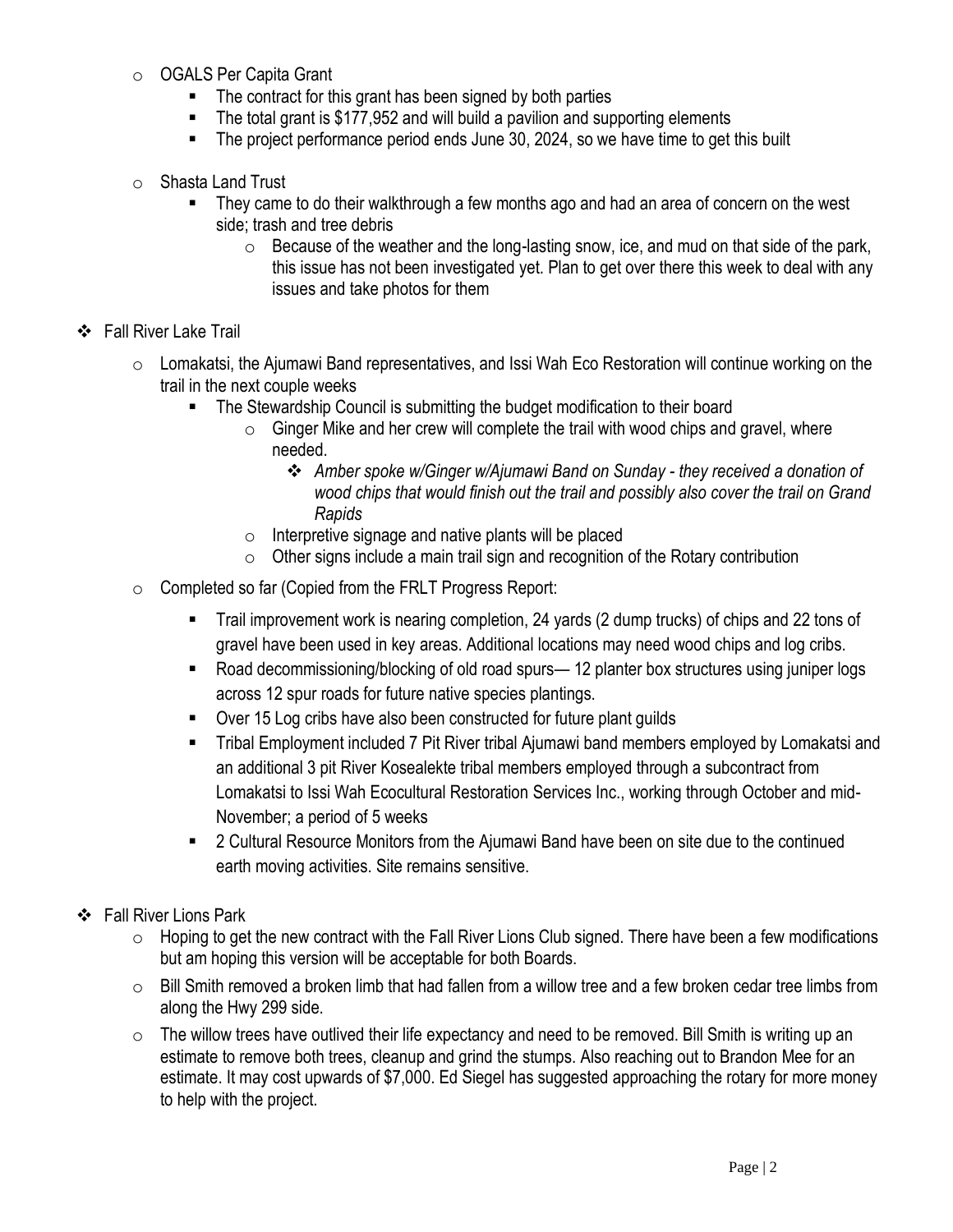- Because cleanup will be a large part of the cost, the District Operators have said that they would be able to help with this. Waiting for the bids and other information before we determine how to break up the tasks.
	- o Volunteers for cleanup, after everything has been cut to manageable sizes, is also an option.
- $\circ$  There are three grants closing in March: Redding Rancheria Community Fund, The McConnell Fund and The Burney Regional Community Fund. Planning to apply for all 3 for various needs at the Lions Park:
	- New LED lighting on the field
	- Reseeding
	- Playground equipment
	- Filler for playground (maybe an alternative to wood chips)
	- Benches
	- New picnic table inside the gazebo (losing shade from the Willow Trees)
	- If anyone has input on what they would like to see, please let me know!
- o The Rotary Donation is still being used for improvement of the buildings. Amy is going to be painting inside the bathrooms. The concession door will be replaced, along with building trim.

### **Financial Report:**

- − Amber Beck
- ❖ *Revenue*
	- $\circ$  For January, the Operating Revenue was about \$55,441 which is \$3,652 over budget for the month. Total Revenue, with Tax Revenue and a negative amount that will be reimbursed by Pape for their water connection for the new building, is \$76,879
	- $\circ$  Tax revenue was \$26,190

### ❖ *Employee Expenses*

 $\circ$  Employee expenses were \$33,223 which is about \$700 under budget for the month

### ❖ *Operating Expenses*

- $\circ$  The operating expenses were \$12,575 which is \$9,000 under budget for the month
- $\circ$  Net income for this year is \$158,369

### **Approval of Financials:**

➢ Director DeWitt made a motion to Approve the invoices to be paid for the month of January. Director Monath seconded, and the motion was passed unanimously with a vote of 5 ayes. (DeWitt, Hendrix, Monath, Colby, Kunkel)

### **Operations Report:**

- o **System**
	- $\circ$  Joe pulled wire in the attic to prepare for insulation install. We installed a catwalk in the attic
	- $\circ$  The #2 pump at the #1 lift station has been fitted with a new quide flange to prevent the pump from shifting sideways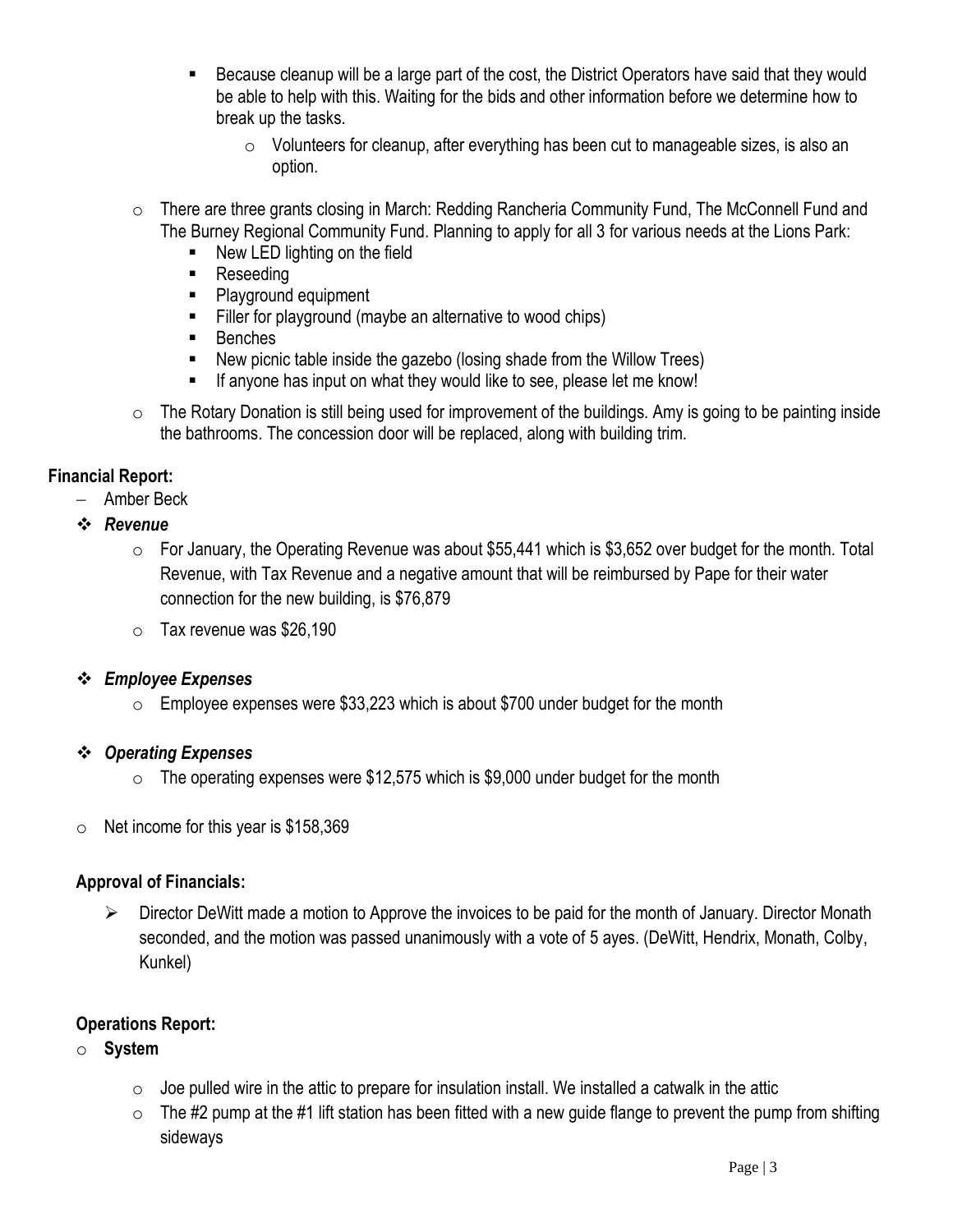- $\circ$  The backflow unit at the wastewater ponds froze up causing a leak at the site. We have shut the water off and are in the process of having it repaired by Mike Skelly
- $\circ$  The valve cans located across from the library have been damaged, we are working to replace these ASAP
- $\circ$  We have an ongoing issue with the manhole located at the elementary school. We are continuing to address the issue on an "as needed" basis until we can permanently fix the problem
- $\circ$  We have begun to take inventory in the shop and at our McArthur storage facility
- $\circ$  Water loss for Dec and Jan combined was 0.36MG which is a 6% decrease from the previous month
- $\circ$  Bacti samples for the month were negative

## o **Summary**

Our goals for the month include

- $\circ$  Continue the inventory process in the shop
- $\circ$  Fix the backflow device at the ponds
- $\circ$  Replace the damaged valve cans on the highway across from the library
- $\circ$  Complete the attic work for insulation
- o Make sure Joe doesn't get covid

Recent discovery of leak on Long Street by the Park; dig ticket called in and work to commence on Friday

## **Manager's Report:**

− Cecil Ray

# **General Comments:**

Finally, all staff have returned to work from Covid or other illnesses. Amber never was ill. Bill, (approx. 2 weeks) Amy, (approx. 3 weeks) and I (approx. 2 weeks) all had Covid and Joe (approx. 1 week) a non-Covid virus. For weeks we have gradually been impacted by Covid or suspected Covid. Fortunately, illness was staggered such that we had coverage and operated without major issue.

Fall River/McArthur Fire Protection Combined District has requested our support in an appeal to petition The Shasta County Board of Supervisors to share tax revenue in newly annexed areas. Reference supplemental attachments.

### **Grants:**

# 1. **Airport Test Well Project @ Curve Street**:

Kip Lybarger, Project Consulting Engineer, is working with Bonnie Lampley to prepare the well drill package for bidding. Land access is progressing. Our goal is still to be drilling in May-June 2022

# 2. **McArthur Wastewater Project:**

Completed application is on file with the State less the Environmental portion. Paul Reuter with Pace will respond to questions from State as application review progresses

# 3. **Water Improvement Project:**

Completed application is on file with the State less the Environmental portion. Paul Reuter with Pace will respond to questions from State as application review progresses

# 4. **Backup Generator Funding Program:**

Loch Dreizler has filed application, RCAC (Rural Community Assistance Corp.) with the State. Review has begun with support from Mey Bunte, Division of Drinking Water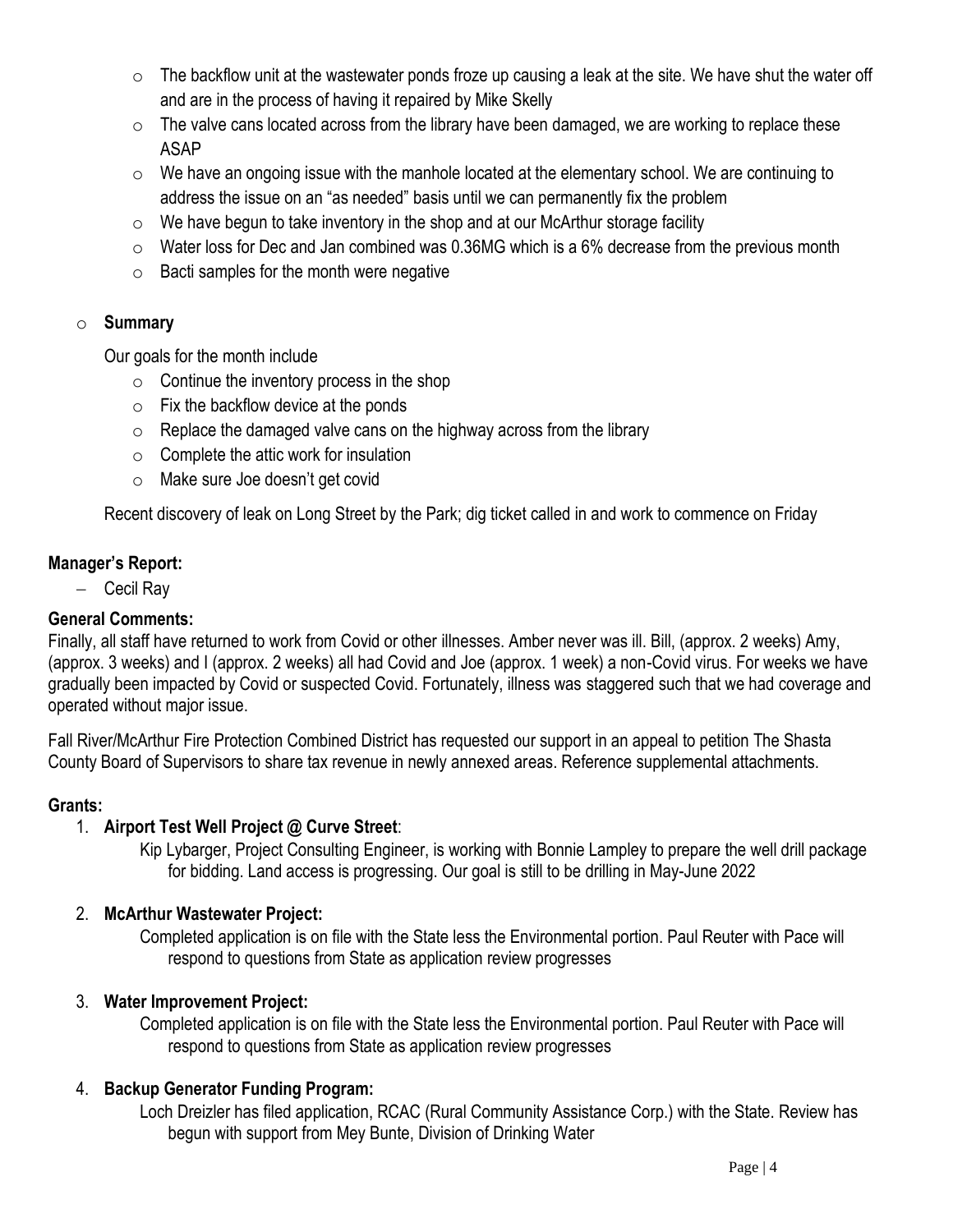## **Projects:**

## 1. **Solar**/**McArthur Backup Well:**

Ongoing effort continues

## 2. **McArthur Well Pump Replacement**:

No Change: McArthur Well Pump Renewal 70% plans and specs from Waterworks, Joe Reiss, have been received. Moving forward this spec package could be combined with other short term (under 5 year) district water needs assembled into a package by PACE. Funding source yet to be determined.

- 3. **Mayers Hospital Surplus Generator:** I am researching the possible purchase of this generator from the hospital as a temporary and/or permanent backup power supply for the McArthur Well. Will keep you informed as it develops.
- 4. **Diamond Mapping**: Continuing at slow pace.
- 5. **Blueprints/Record Plans/Documents**: Staff and I continue to work this effort. This is an on-going project that will take months.
- 6. **Server/Internet/Telephone/Alarm Wiring Relocation/Starlink Connection:** Manager initiated project is nearing completion. Server is being related to Board Anti Room along with Lift Station Alarm and Auto dialing unit. 1500 ft of internet wiring has been installed to connect to central switch via a hub next to Servers which will in cooperate new Starlink internet service. Upon completion of operational testing Frontier internet will be discontinued and increased connection speeds we will better serve ourselves and our online pay customers. Any future troubleshooting of system will be much easier with this new wiring layout.

## **Engineering Support:**

- 1. Ryan Michaels, Bullert, attended 8-9 December and began corrective actions to Lift Station #1. Ryan will be scheduled in the future to continue corrective/preventative maintenance issues
- **2.** Mayers Memorial Hospital (Hwy 299) 4" Fire Sprinkler Tap: Installation is complete. Documentation by Pace is the last item remaining.
- **3.** Pape (Airport Drive) Hydrant/Water Meter and Sewer Lateral Connection: Project is approx. 70% complete. Pace and Field Staff are in communication with Pape's contractor.
- **4.** Cody Lamb Construction is scheduled to pave the water leak repair area just South of the FR Elem School within two weeks. I have been in communication with the Shasta County Roads Dept for us to complete this repair for months.

# **Operations and Staff**

- Reference Monthly Operations Report
- New Water Leak Discovered Monday on North Long St, Eastside, just North of Ballpark. Plan in place to repair suspected leaking mainline on Friday 18 Feb

### 1. **Pit River Bridge Waterline:**

12 January 2022 refusal letter to fund replacement is still being analyzed as to response.

2. **Parks:** Reference Parks Mgr Report